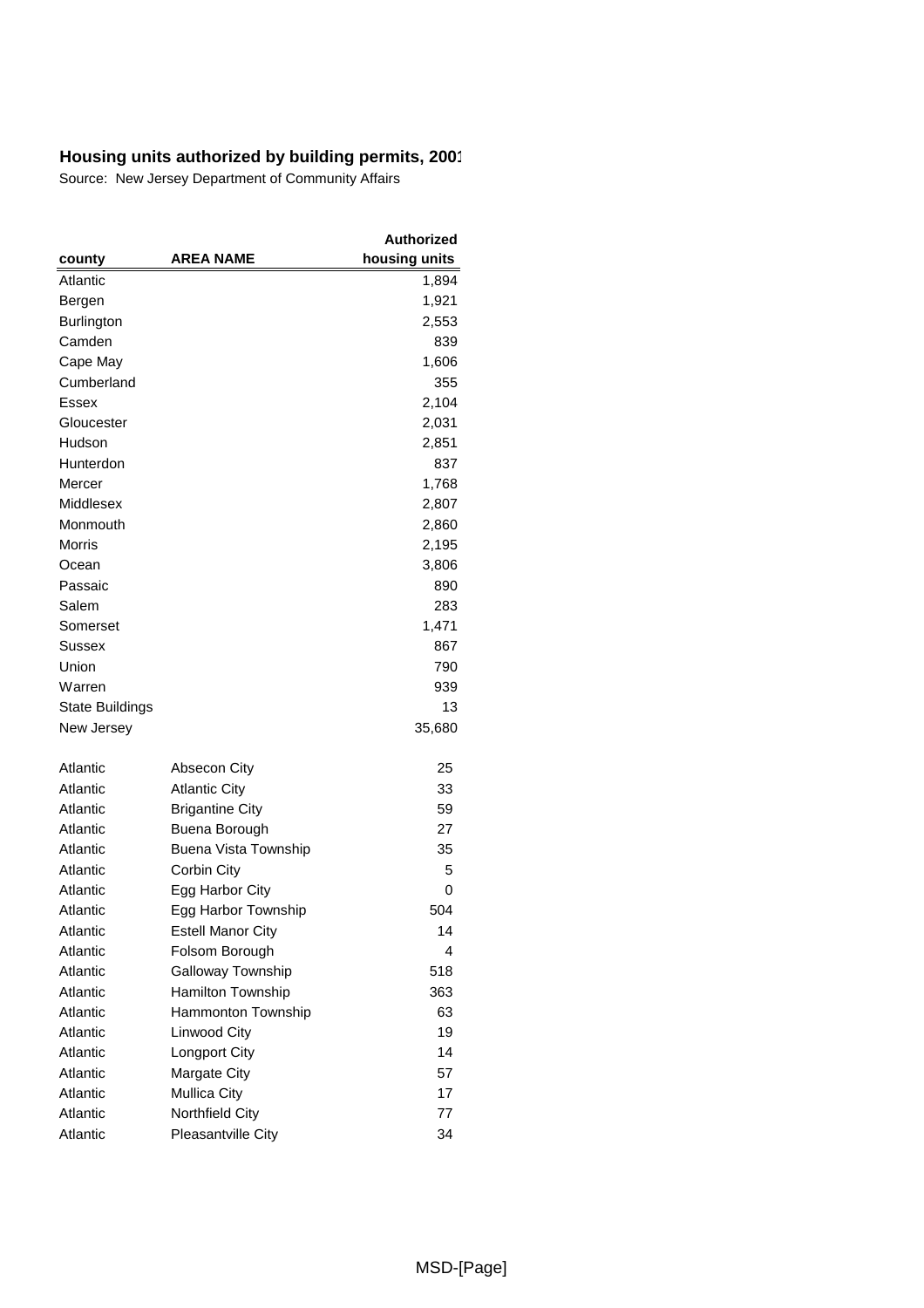| county           | AREA NAME                            | <b>Authorized</b><br>housing units |
|------------------|--------------------------------------|------------------------------------|
| Atlantic         | Port Republic City                   | 7                                  |
| Atlantic         | <b>Somers Point City</b>             | 5                                  |
| Atlantic         | <b>Ventnor City</b>                  | 9                                  |
| Atlantic         | Weymouth Township                    | 5                                  |
| Bergen           | Allendale Borough                    | 16                                 |
| Bergen           | Alpine Borough                       | 10                                 |
| Bergen           | Bergenfield Borough                  | 10                                 |
| Bergen           | Bogota Borough                       | 1                                  |
| Bergen           | Carlstadt Borough                    | 9                                  |
| Bergen           | Cliffside Park Borough               | 35                                 |
| Bergen           | Closter Borough                      | 17                                 |
| Bergen           | Cresskill Borough                    | 13                                 |
| Bergen           | Demarest Borough                     | 16                                 |
| Bergen           | Dumont Borough                       | 6                                  |
| Bergen           | Elmwood Park Borough                 | 10                                 |
| Bergen           | East Rutherford Borough              | 6                                  |
|                  | Edgewater Borough                    | 135                                |
| Bergen           | <b>Emerson Borough</b>               | 18                                 |
| Bergen<br>Bergen | <b>Englewood City</b>                | 12                                 |
|                  | Englewood Cliffs Borough             | 18                                 |
| Bergen           | Fair Lawn Borough                    | 5                                  |
| Bergen<br>Bergen | Fairview Borough                     | 32                                 |
|                  | Fort Lee Borough                     | 53                                 |
| Bergen           | Franklin Lakes Borough               | 160                                |
| Bergen           | <b>Garfield City</b>                 | 19                                 |
| Bergen<br>Bergen | Glen Rock Borough                    | 20                                 |
|                  | Hackensack City                      | 35                                 |
| Bergen           | Harrington Park Borough              | 3                                  |
| Bergen           |                                      | 3                                  |
| Bergen           | Hasbrouck Heights Borough            | 6                                  |
| Bergen           | Haworth Borough<br>Hillsdale Borough | 9                                  |
| Bergen           |                                      | 1                                  |
| Bergen           | Ho-Ho-Kus Borough                    | 1                                  |
| Bergen           | Leonia Borough                       | 5                                  |
| Bergen           | Little Ferry Borough                 | 55                                 |
| Bergen           | Lodi Borough                         | 21                                 |
| Bergen           | Lyndhurst Township                   |                                    |
| Bergen           | Mahwah Township                      | 61                                 |
| Bergen           | Maywood Borough                      | 2                                  |
| Bergen           | Midland Park Borough                 | 162<br>44                          |
| Bergen           | Montvale Borough                     |                                    |
| Bergen           | Moonachie Borough                    | 8                                  |
| Bergen           | New Milford Borough                  | 4                                  |
| Bergen           | North Arlington Borough              | 7                                  |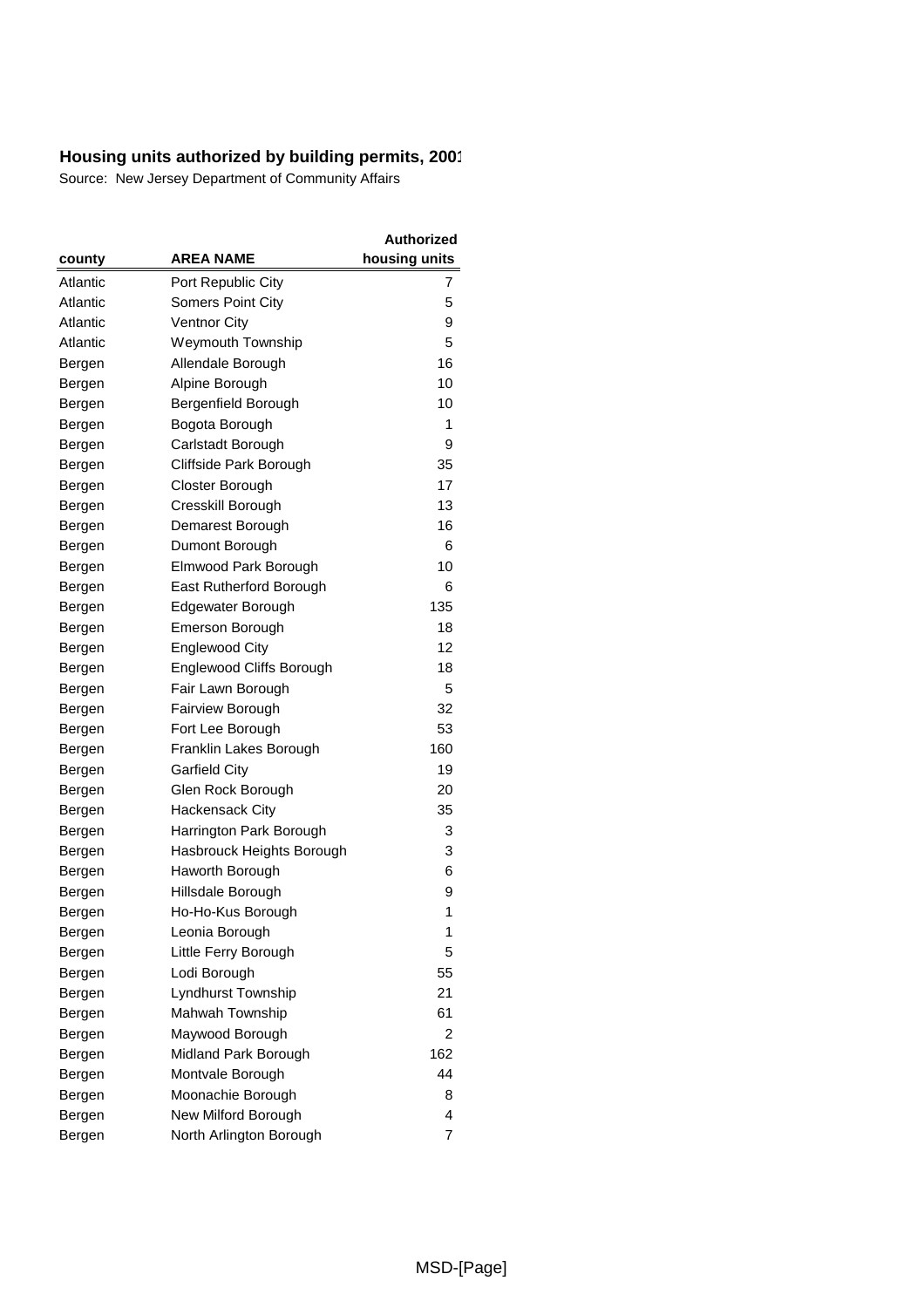|                   |                                | Authorized    |
|-------------------|--------------------------------|---------------|
| county            | <b>AREA NAME</b>               | housing units |
| Bergen            | Northvale Borough              | 12            |
| Bergen            | Norwood Borough                | 9             |
| Bergen            | Oakland Borough                | 16            |
| Bergen            | Old Tappan Borough             | 54            |
| Bergen            | Oradell Borough                | 4             |
| Bergen            | Palisades Park Borough         | 122           |
| Bergen            | Paramus Borough                | 129           |
| Bergen            | Park Ridge Borough             | 30            |
| Bergen            | Ramsey Borough                 | 39            |
| Bergen            | Ridgefield Borough             | 17            |
| Bergen            | Ridgefield Park Village        | 0             |
| Bergen            | Ridgewood Village              | 4             |
| Bergen            | River Edge Borough             | 5             |
| Bergen            | River Vale Township            | 11            |
| Bergen            | Rochelle Park Township         | 5             |
| Bergen            | Rockleigh Borough              | 1             |
| Bergen            | Rutherford Borough             | 30            |
| Bergen            | Saddle Brook Township          | 11            |
| Bergen            | Saddle River Borough           | 10            |
| Bergen            | South Hackensack Township      | 1             |
| Bergen            | <b>Teaneck Township</b>        | 15            |
| Bergen            | <b>Tenafly Borough</b>         | 32            |
| Bergen            | Teterboro Borough              | 0             |
| Bergen            | Upper Saddle River Borough     | 119           |
| Bergen            | Waldwick Borough               | 0             |
| Bergen            | Wallington Borough             | 16            |
| Bergen            | Washington Township            | 102           |
| Bergen            | Westwood Borough               | 5             |
| Bergen            | Woodcliff Lake Borough         | 11            |
| Bergen            | Wood-Ridge Borough             | 8             |
| Bergen            | <b>Wyckoff Township</b>        | 55            |
| Burlington        | <b>Bass River Township</b>     | 2             |
| Burlington        | <b>Beverly City</b>            | 7             |
| <b>Burlington</b> | <b>Bordentown City</b>         | 25            |
| Burlington        | Bordentown Township            | 29            |
| Burlington        | <b>Burlington City</b>         | 41            |
| <b>Burlington</b> | <b>Burlington Township</b>     | 79            |
| Burlington        | <b>Chesterfield Township</b>   | 11            |
| <b>Burlington</b> | Cinnaminson Township           | 52            |
| <b>Burlington</b> | Delanco Township               | 11            |
| Burlington        | Delran Township                | 110           |
| Burlington        | Eastampton Township            | 3             |
| Burlington        | <b>Edgewater Park Township</b> | 40            |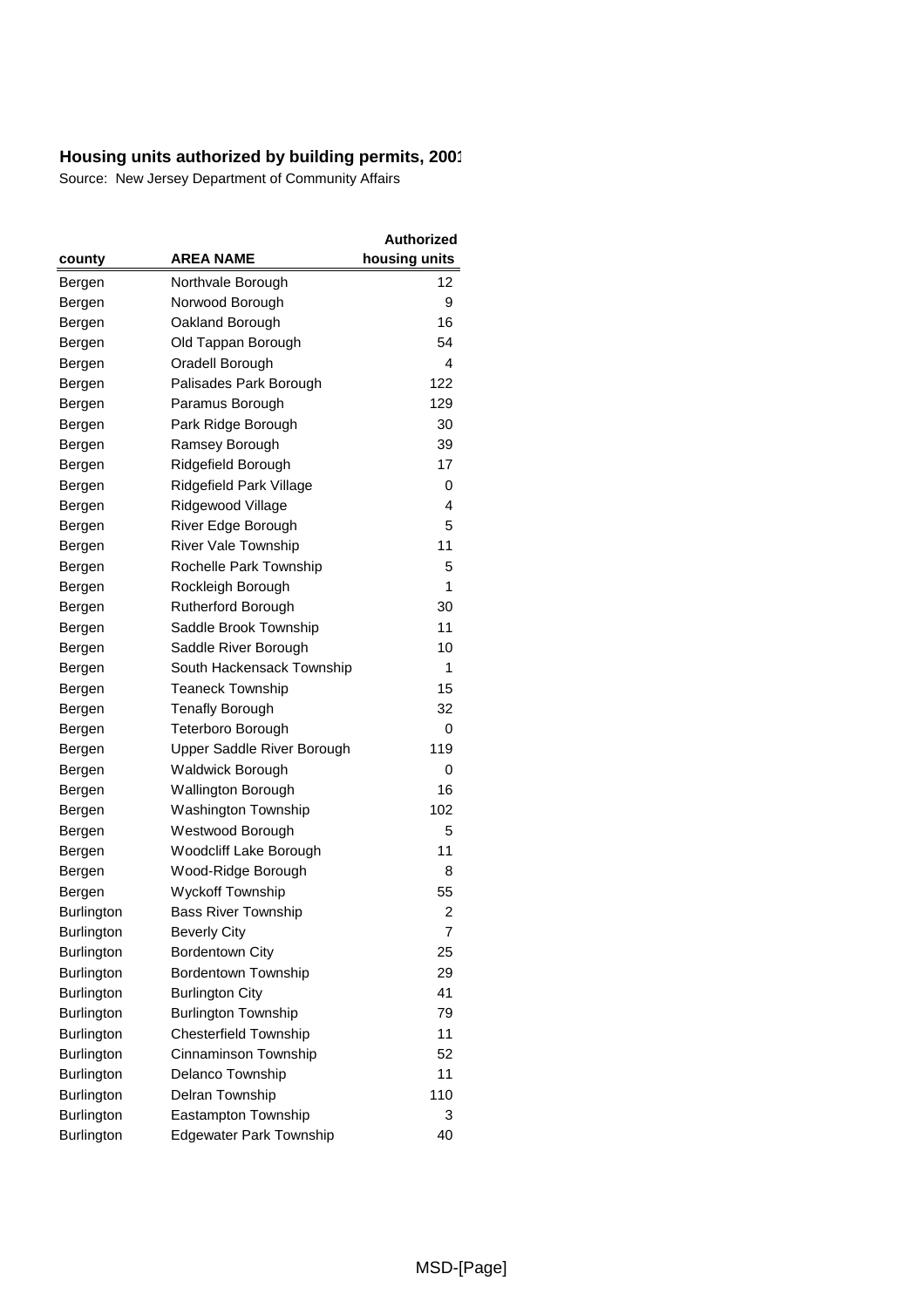|                   |                            | Authorized    |
|-------------------|----------------------------|---------------|
| county            | <b>AREA NAME</b>           | housing units |
| Burlington        | Evesham Township           | 318           |
| <b>Burlington</b> | Fieldsboro Borough         | 0             |
| Burlington        | <b>Florence Township</b>   | 75            |
| <b>Burlington</b> | Hainesport Township        | 236           |
| Burlington        | Lumberton Township         | 234           |
| Burlington        | Mansfield Township         | 494           |
| Burlington        | Maple Shade Borough        | 12            |
| Burlington        | <b>Medford Township</b>    | 125           |
| Burlington        | Medford Lakes Borough      | 4             |
| Burlington        | Moorestown Township        | 101           |
| Burlington        | Mount Holly Township       | 3             |
| Burlington        | Mount Laurel Township      | 222           |
| <b>Burlington</b> | New Hanover Township       | 2             |
| Burlington        | North Hanover Township     | 15            |
| Burlington        | Palmyra Borough            | 50            |
| Burlington        | Pemberton Borough          | 5             |
| Burlington        | Pemberton Township         | 31            |
| Burlington        | Riverside Township         | 8             |
| Burlington        | <b>Riverton Borough</b>    | 0             |
| Burlington        | Shamong Township           | 30            |
| Burlington        | Southampton Township       | 52            |
| Burlington        | Springfield Township       | 18            |
| Burlington        | <b>Tabernacle Township</b> | 18            |
| Burlington        | Washington Township        | 2             |
| Burlington        | <b>Westampton Township</b> | 78            |
| <b>Burlington</b> | Willingboro Township       | 3             |
| Burlington        | <b>Woodland Township</b>   | 7             |
| <b>Burlington</b> | Wrightstown Borough        | 0             |
| Camden            | Audubon Borough            | 0             |
| Camden            | Audubon Park Borough       | 0             |
| Camden            | Barrington Borough         | 10            |
| Camden            | <b>Bellmawr Borough</b>    | 9             |
| Camden            | Berlin Borough             | 86            |
| Camden            | <b>Berlin Township</b>     | 10            |
| Camden            | Brooklawn Borough          | 0             |
| Camden            | Camden City                | 100           |
| Camden            | Cherry Hill Township       | 55            |
| Camden            | <b>Chesilhurst Borough</b> | 56            |
| Camden            | Clementon Borough          | 4             |
| Camden            | Collingswood Borough       | 3             |
| Camden            | Gibbsboro Borough          | 4             |
| Camden            | <b>Gloucester City</b>     | 3             |
| Camden            | Gloucester Township        | 217           |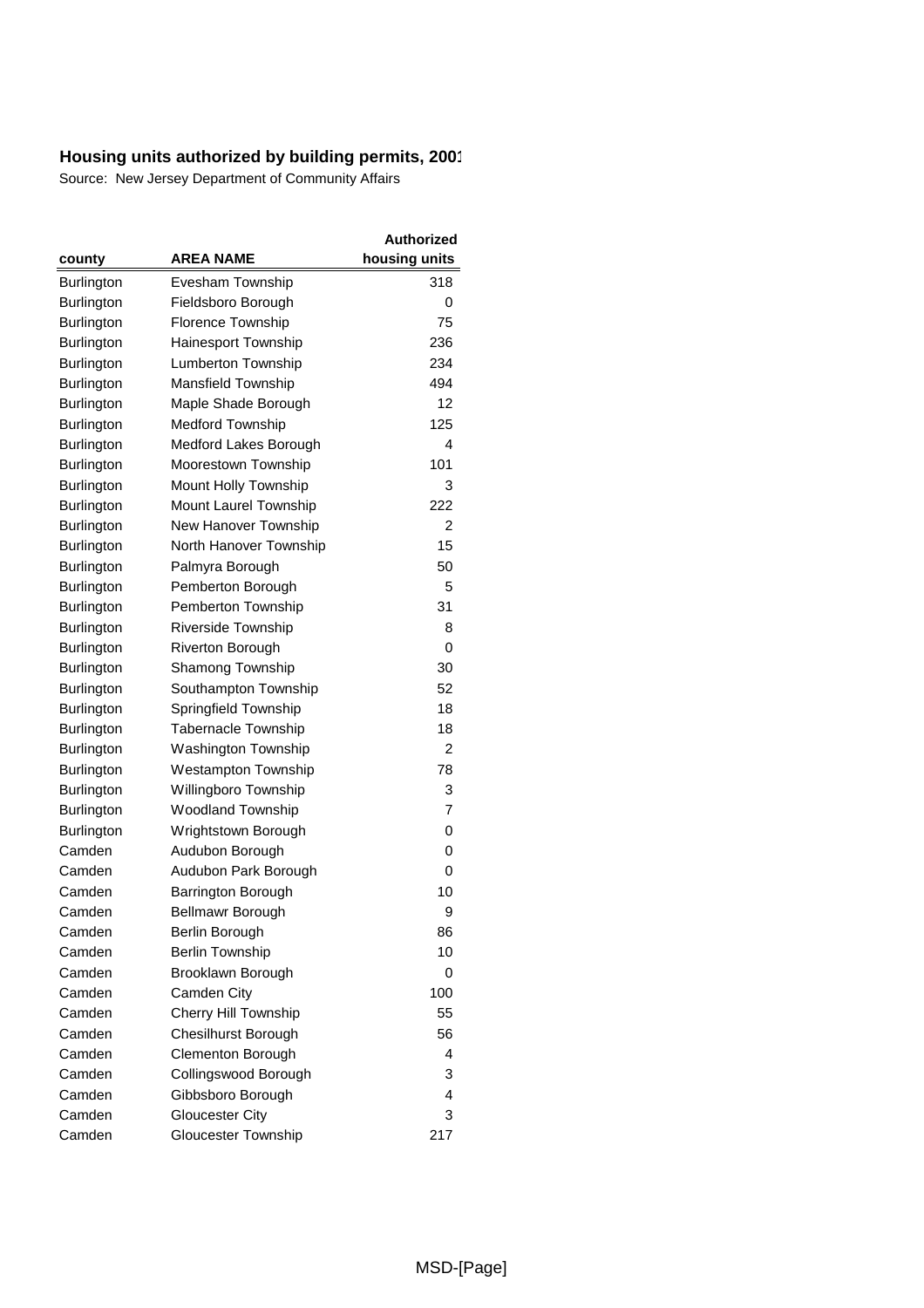|            |                            | <b>Authorized</b> |
|------------|----------------------------|-------------------|
| county     | <b>AREA NAME</b>           | housing units     |
| Camden     | Haddon Township            | 5                 |
| Camden     | Haddonfield Borough        | 10                |
| Camden     | Haddon Heights Borough     | 2                 |
| Camden     | Hi-nella Borough           | 0                 |
| Camden     | Laurel Springs Borough     | 0                 |
| Camden     | Lawnside Borough           | 4                 |
| Camden     | Lindenwold Borough         | 1                 |
| Camden     | Magnolia Borough           | 8                 |
| Camden     | Merchantville Borough      | 0                 |
| Camden     | Mount Ephraim Borough      | 3                 |
| Camden     | Oaklyn Borough             | 0                 |
| Camden     | Pennsauken Township        | 32                |
| Camden     | Pine Hill Borough          | 36                |
| Camden     | Pine Valley Borough        | 0                 |
| Camden     | Runnemede Borough          | 10                |
| Camden     | Somerdale Borough          | 3                 |
| Camden     | <b>Stratford Borough</b>   | 1                 |
| Camden     | <b>Tavistock Borough</b>   | 0                 |
| Camden     | Voorhees Township          | 69                |
| Camden     | <b>Waterford Township</b>  | 31                |
| Camden     | <b>Winslow Township</b>    | 67                |
| Camden     | Woodlynne Borough          | 0                 |
| Cape May   | Avalon Borough             | 87                |
| Cape May   | Cape May City              | 13                |
| Cape May   | Cape May Point Borough     | 43                |
| Cape May   | Dennis Township            | 22                |
| Cape May   | Lower Township             | 136               |
| Cape May   | Middle Township            | 196               |
| Cape May   | North Wildwood City        | 174               |
| Cape May   | Ocean City                 | 467               |
| Cape May   | Sea Isle City              | 195               |
| Cape May   | Stone Harbor Borough       | 46                |
| Cape May   | <b>Upper Township</b>      | 68                |
| Cape May   | West Cape May Borough      | 10                |
| Cape May   | West Wildwood Borough      | 15                |
| Cape May   | <b>Wildwood City</b>       | 65                |
| Cape May   | Wildwood Crest Borough     | 68                |
| Cape May   | Woodbine Borough           | 1                 |
| Cumberland | <b>Bridgeton City</b>      | 3                 |
| Cumberland | <b>Commercial Township</b> | 8                 |
| Cumberland | Deerfield Township         | 19                |
| Cumberland | Downe Township             | 4                 |
| Cumberland | <b>Fairfield Township</b>  | 11                |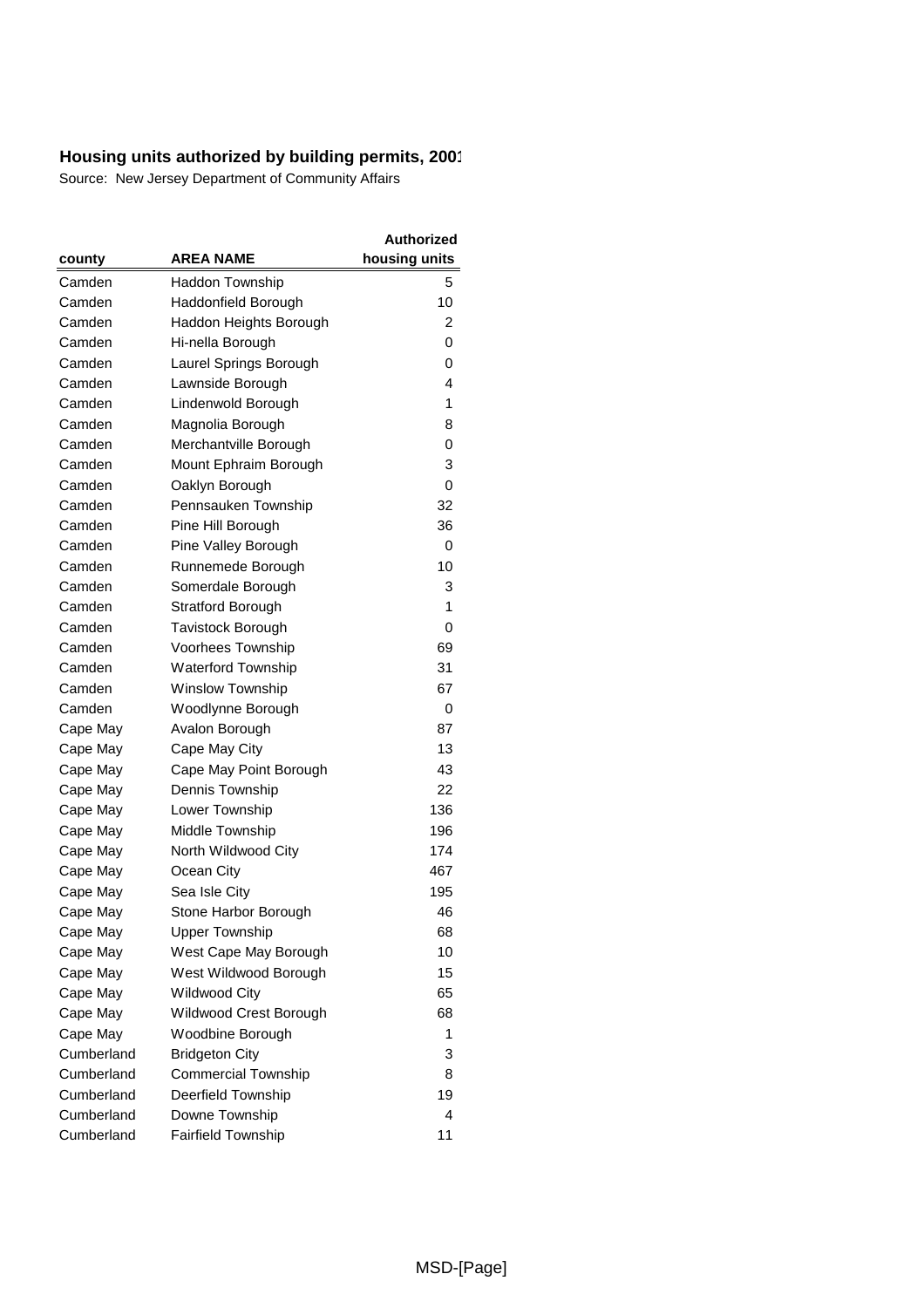|            |                                 | Authorized    |
|------------|---------------------------------|---------------|
| county     | <b>AREA NAME</b>                | housing units |
| Cumberland | Greenwich Township              | 0             |
| Cumberland | <b>Hopewell Township</b>        | 15            |
| Cumberland | Lawrence Township               | 2             |
| Cumberland | <b>Maurice River Township</b>   | 5             |
| Cumberland | Millville City                  | 37            |
| Cumberland | Shiloh Borough                  | 1             |
| Cumberland | <b>Stow Creek Township</b>      | 7             |
| Cumberland | <b>Upper Deerfield Township</b> | 18            |
| Cumberland | <b>Vineland City</b>            | 225           |
| Essex      | <b>Belleville Town</b>          | 15            |
| Essex      | <b>Bloomfield Township</b>      | 4             |
| Essex      | Caldwell Township               | 62            |
| Essex      | Cedar Grove Township            | 13            |
| Essex      | East Orange City                | 62            |
| Essex      | <b>Essex Fells Township</b>     | 0             |
| Essex      | <b>Fairfield Township</b>       | 74            |
| Essex      | Glen Ridge Borough              | 2             |
| Essex      | Irvington Township              | 9             |
| Essex      | Livingston Township             | 144           |
| Essex      | Maplewood Township              | 10            |
| Essex      | Millburn Township               | 18            |
| Essex      | Montclair Township              | 102           |
| Essex      | <b>Newark City</b>              | 1,066         |
| Essex      | North Caldwell Borough          | 5             |
| Essex      | Nutley Township                 | 122           |
| Essex      | City of Orange Township         | 13            |
| Essex      | Roseland Borough                | 54            |
| Essex      | South Orange Village            | 274           |
| Essex      | Verona Township                 | 1             |
| Essex      | West Caldwell Township          | 5             |
| Essex      | West Orange Township            | 49            |
| Gloucester | Clayton Borough                 | 24            |
| Gloucester | Deptford Township               | 175           |
| Gloucester | <b>East Greenwich Township</b>  | 157           |
| Gloucester | <b>Elk Township</b>             | 15            |
| Gloucester | Franklin Township               | 69            |
| Gloucester | Glassboro Borough               | 27            |
| Gloucester | Greenwich Township              | 64            |
| Gloucester | Harrison Township               | 252           |
| Gloucester | Logan Township                  | 10            |
| Gloucester | Mantua Township                 | 33            |
| Gloucester | Monroe Township                 | 104           |
| Gloucester | National Park Borough           | 1             |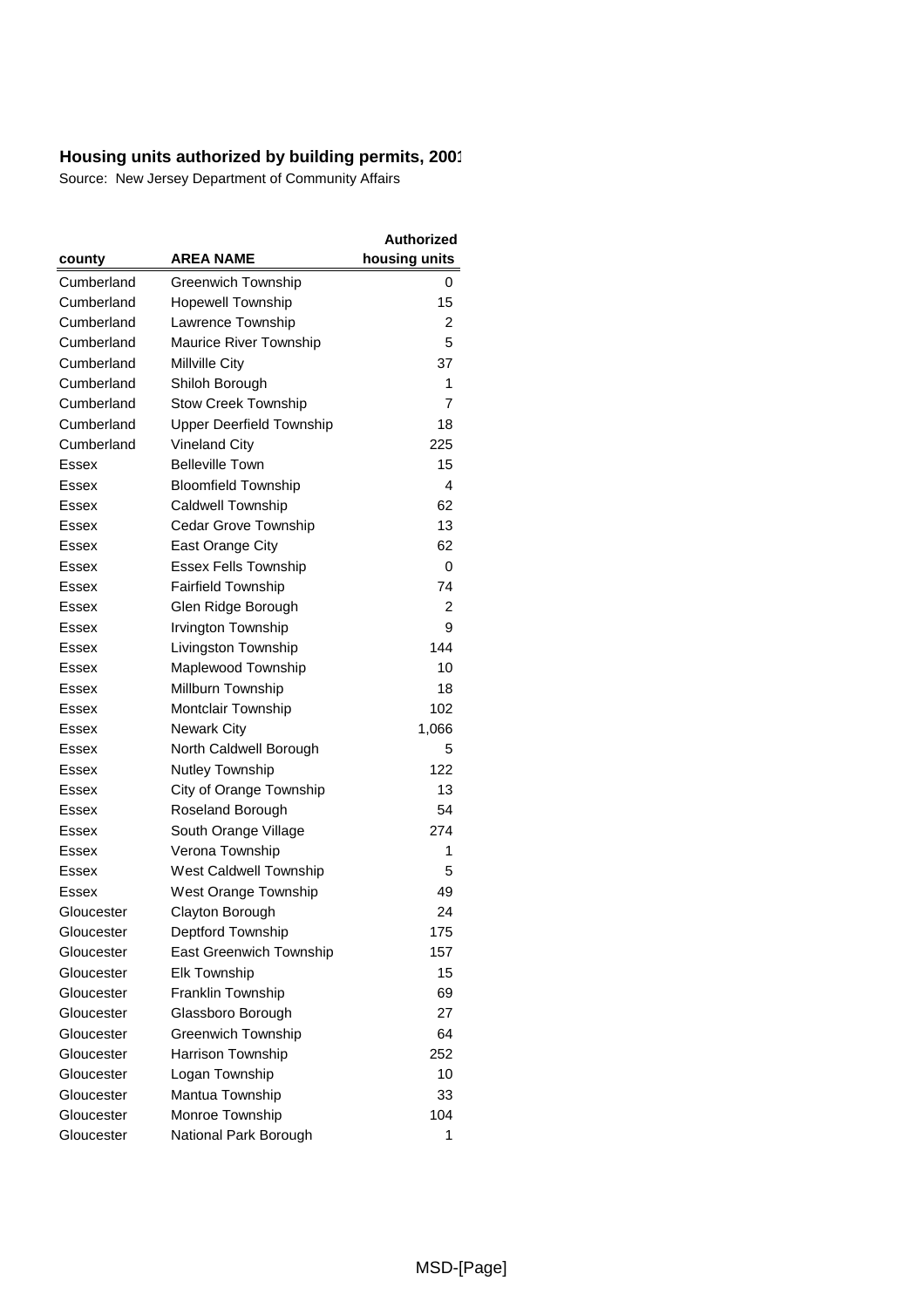|            |                            | <b>Authorized</b> |
|------------|----------------------------|-------------------|
| county     | <b>AREA NAME</b>           | housing units     |
| Gloucester | Newfield Borough           | 0                 |
| Gloucester | Paulsboro Borough          | $\overline{2}$    |
| Gloucester | Pitman Borough             | 1                 |
| Gloucester | South Harrison Township    | 31                |
| Gloucester | Swedesborough Borough      | 0                 |
| Gloucester | <b>Washington Township</b> | 517               |
| Gloucester | Wenonah Borough            | 1                 |
| Gloucester | West Deptford Township     | 89                |
| Gloucester | Westville Borough          | 2                 |
| Gloucester | <b>Woodbury City</b>       | 219               |
| Gloucester | Woodbury Heights Borough   | 3                 |
| Gloucester | <b>Woolwich Township</b>   | 235               |
| Hudson     | <b>Bayonne City</b>        | 30                |
| Hudson     | East Newark Borough        | 0                 |
| Hudson     | Guttenberg Town            | 15                |
| Hudson     | Harrison Town              | 12                |
| Hudson     | Hoboken City               | 207               |
| Hudson     | Jersey City                | 2,009             |
| Hudson     | Kearny Town                | 10                |
| Hudson     | North Bergen Township      | 180               |
| Hudson     | Secaucus Town              | 11                |
| Hudson     | Union City                 | 192               |
| Hudson     | Weehawken Township         | 0                 |
| Hudson     | West New York Town         | 185               |
| Hunterdon  | Alexandria Township        | 22                |
| Hunterdon  | <b>Bethlehem Township</b>  | 10                |
| Hunterdon  | <b>Bloomsbury Borough</b>  | 1                 |
| Hunterdon  | Califon Borough            | 0                 |
| Hunterdon  | <b>Clinton Town</b>        | 0                 |
| Hunterdon  | Clinton Township           | 218               |
| Hunterdon  | Delaware Township          | 17                |
| Hunterdon  | East Amwell Township       | 9                 |
| Hunterdon  | Flemington Borough         | 2                 |
| Hunterdon  | Franklin Township          | 4                 |
| Hunterdon  | Frenchtown Borough         | 0                 |
| Hunterdon  | Glen Gardner Borough       | 0                 |
| Hunterdon  | Hampton Borough            | 4                 |
| Hunterdon  | High Bridge Borough        | 1                 |
| Hunterdon  | <b>Holland Township</b>    | 19                |
| Hunterdon  | Kingwood Township          | 26                |
| Hunterdon  | Lambertville City          | 6                 |
| Hunterdon  | Lebanon Borough            | 12                |
| Hunterdon  | Lebanon Township           | 34                |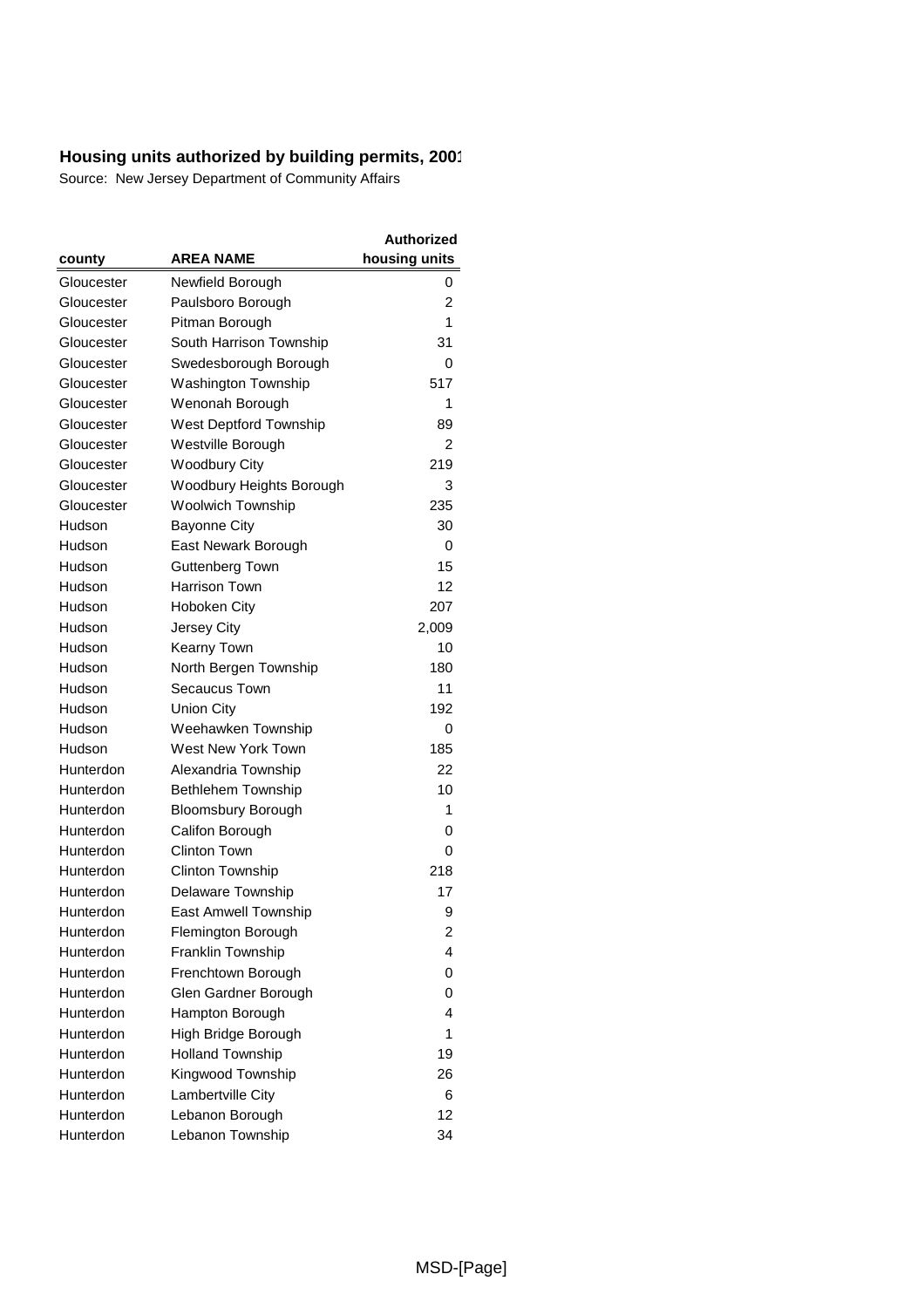|           |                              | <b>Authorized</b> |
|-----------|------------------------------|-------------------|
| county    | <b>AREA NAME</b>             | housing units     |
| Hunterdon | Milford Borough              | 3                 |
| Hunterdon | Raritan Township             | 217               |
| Hunterdon | <b>Readington Township</b>   | 99                |
| Hunterdon | Stockton Borough             | 1                 |
| Hunterdon | Tewksbury Township           | 38                |
| Hunterdon | Union Township               | 36                |
| Hunterdon | <b>West Amwell Township</b>  | 58                |
| Mercer    | East Windsor Township        | 389               |
| Mercer    | Ewing Township               | 46                |
| Mercer    | <b>Hamilton Township</b>     | 342               |
| Mercer    | Hightstown Borough           | 8                 |
| Mercer    | Hopewell Borough             | 4                 |
| Mercer    | <b>Hopewell Township</b>     | 52                |
| Mercer    | Lawrence Township            | 206               |
| Mercer    | Pennington Borough           | 1                 |
| Mercer    | Princeton Borough            | 6                 |
| Mercer    | Princeton Township           | 53                |
| Mercer    | <b>Trenton City</b>          | 39                |
| Mercer    | Washington Township          | 172               |
| Mercer    | West Windsor Township        | 450               |
| Middlesex | Carteret Borough             | 30                |
| Middlesex | Cranbury Township            | 31                |
| Middlesex | Dunellen Borough             | 6                 |
| Middlesex | East Brunswick Township      | 111               |
| Middlesex | <b>Edison Township</b>       | 70                |
| Middlesex | Helmetta Borough             | 4                 |
| Middlesex | <b>Highland Park Borough</b> | 3                 |
| Middlesex | Jamesburg Borough            | 1                 |
| Middlesex | Old Bridge Township          | 315               |
| Middlesex | Metuchen Borough             | 7                 |
| Middlesex | Middlesex Borough            | 5                 |
| Middlesex | Milltown Borough             | 1                 |
| Middlesex | Monroe Township              | 471               |
| Middlesex | New Brunsick City            | 459               |
| Middlesex | North Brunswick Township     | 316               |
| Middlesex | Perth Amboy City             | 96                |
| Middlesex | Piscataway Township          | 75                |
| Middlesex | Plainsboro Township          | 30                |
| Middlesex | Sayreville Borough           | 64                |
| Middlesex | South Amboy City             | 29                |
| Middlesex | South Brunswick Township     | 139               |
| Middlesex | South Plainfield Borough     | 292               |
| Middlesex | South River Borough          | 6                 |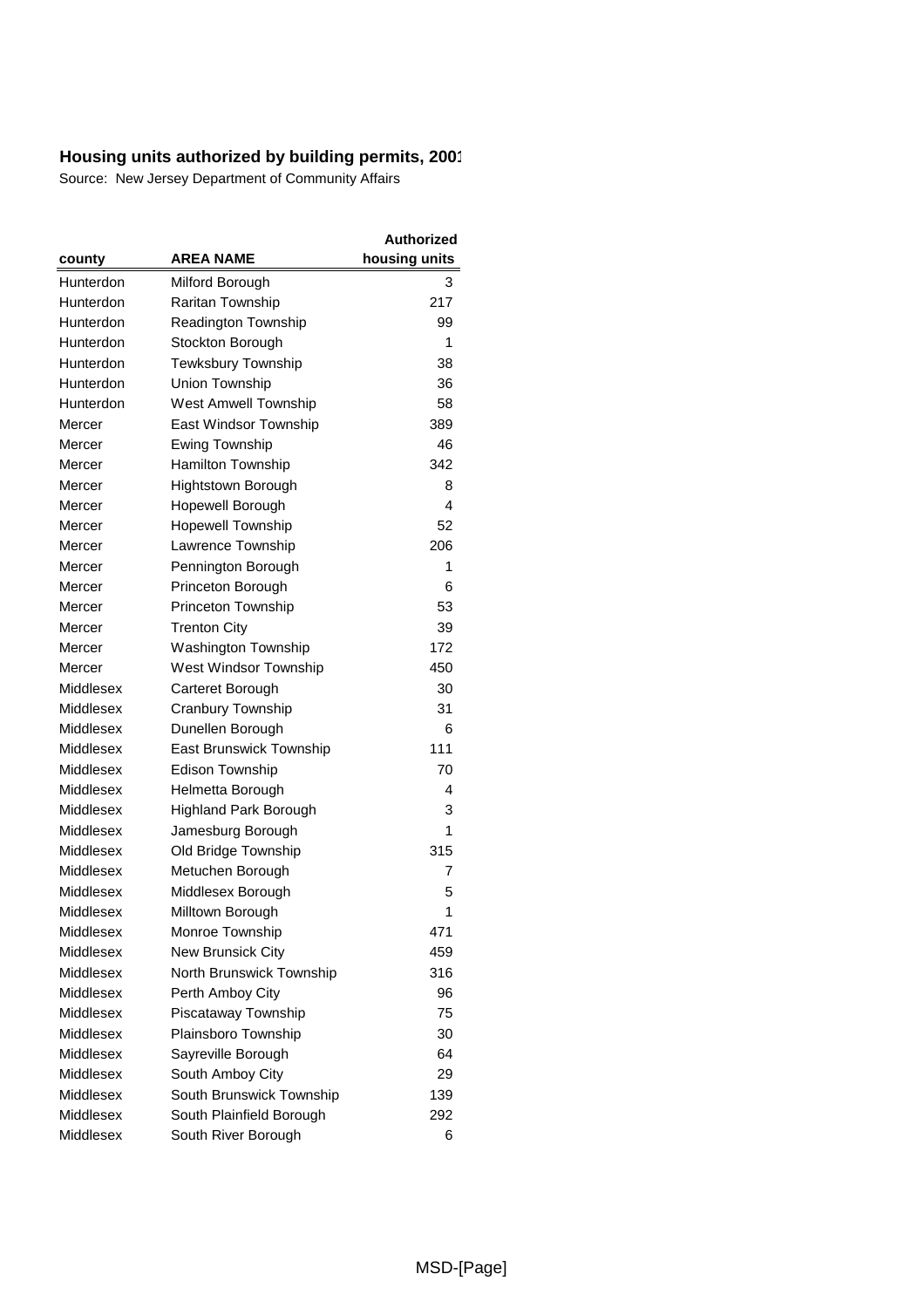|           |                              | Authorized    |
|-----------|------------------------------|---------------|
| county    | <b>AREA NAME</b>             | housing units |
| Middlesex | Spotswood Borough            | 30            |
| Middlesex | Woodbridge Township          | 216           |
| Monmouth  | Allenhurst Borough           | 1             |
| Monmouth  | Allentown Borough            | 0             |
| Monmouth  | <b>Asbury Park City</b>      | 1             |
| Monmouth  | Atlantic Highlands Borough   | 4             |
| Monmouth  | Avon-by-the-Sea Borough      | 5             |
| Monmouth  | Belmar Borough               | 9             |
| Monmouth  | <b>Bradley Beach Borough</b> | 13            |
| Monmouth  | <b>Brielle Borough</b>       | 15            |
| Monmouth  | <b>Colts Neck Township</b>   | 45            |
| Monmouth  | Deal Borough                 | 9             |
| Monmouth  | Eatontown Borough            | 39            |
| Monmouth  | Englishtown Borough          | 6             |
| Monmouth  | Fair Haven Borough           | 14            |
| Monmouth  | Farmingdale Borough          | 0             |
| Monmouth  | Freehold Borough             | 165           |
| Monmouth  | <b>Freehold Township</b>     | 121           |
| Monmouth  | Highlands Borough            | 26            |
| Monmouth  | <b>Holmdel Township</b>      | 111           |
| Monmouth  | <b>Howell Township</b>       | 115           |
| Monmouth  | Interlaken Borough           | 0             |
| Monmouth  | Keansburg Borough            | 17            |
| Monmouth  | Keyport Borough              | 9             |
| Monmouth  | Little Silver Borough        | 3             |
| Monmouth  | Loch Arbour Village          | 0             |
| Monmouth  | Long Branch City             | 117           |
| Monmouth  | Manalapan Township           | 98            |
| Monmouth  | Manasquan Borough            | 28            |
| Monmouth  | Marlboro Township            | 319           |
| Monmouth  | Matawan Borough              | 9             |
| Monmouth  | Aberdeen Township            | 311           |
| Monmouth  | Middletown Township          | 62            |
| Monmouth  | Millstone Township           | 70            |
| Monmouth  | Monmouth Beach Borough       | 11            |
| Monmouth  | Neptune Township             | 227           |
| Monmouth  | Neptune City Borough         | 1             |
| Monmouth  | <b>Tinton Falls Borough</b>  | 129           |
| Monmouth  | Ocean Township               | 115           |
| Monmouth  | Oceanport Borough            | 17            |
| Monmouth  | <b>Hazlet Township</b>       | 5             |
| Monmouth  | Red Bank Borough             | 12            |
| Monmouth  | Roosevelt Borough            | 0             |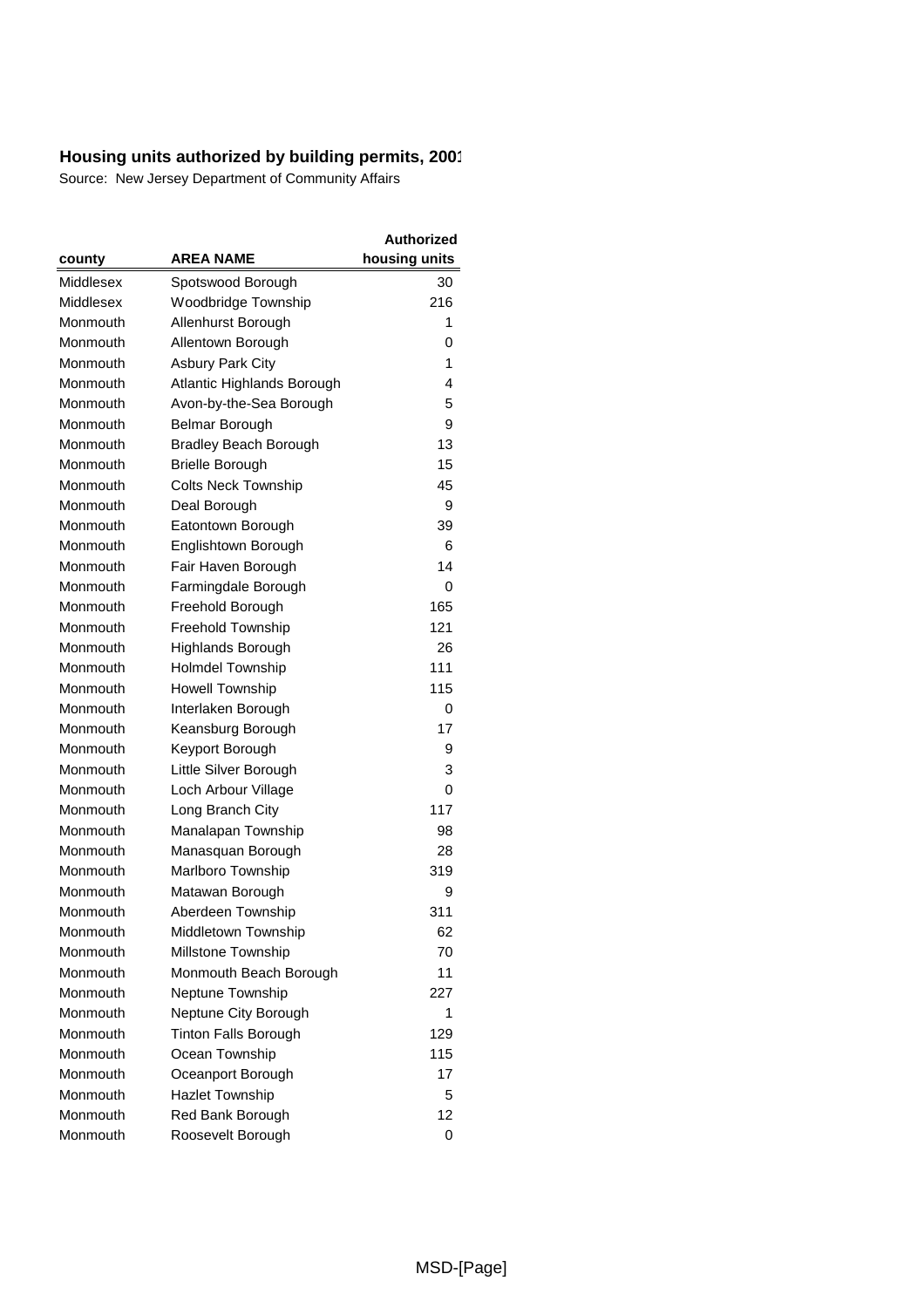|               |                                | Authorized    |
|---------------|--------------------------------|---------------|
| county        | <b>AREA NAME</b>               | housing units |
| Monmouth      | Rumson Borough                 | 32            |
| Monmouth      | Sea Bright Borough             | 9             |
| Monmouth      | Sea Girt Borough               | 16            |
| Monmouth      | Shrewsbury Borough             | 7             |
| Monmouth      | <b>Shrewsbury Township</b>     | 0             |
| Monmouth      | South Belmar Borough           | 6             |
| Monmouth      | Spring Lake Borough            | 27            |
| Monmouth      | Spring Lake Heights Borough    | 13            |
| Monmouth      | Union Beach Borough            | 37            |
| Monmouth      | <b>Upper Freehold Township</b> | 213           |
| Monmouth      | Wall Township                  | 235           |
| Monmouth      | West Long Branch Borough       | 6             |
| Morris        | <b>Boonton Town</b>            | 5             |
| Morris        | Boonton Township               | 11            |
| <b>Morris</b> | <b>Butler Borough</b>          | 71            |
| Morris        | Chatham Borough                | 4             |
| Morris        | Chatham Township               | 11            |
| Morris        | Chester Borough                | 3             |
| Morris        | <b>Chester Township</b>        | 78            |
| Morris        | Denville Township              | 87            |
| Morris        | Dover Town                     | 18            |
| Morris        | East Hanover Township          | 10            |
| Morris        | Florham Park Borough           | 4             |
| Morris        | Hanover Township               | 73            |
| Morris        | <b>Harding Township</b>        | 6             |
| <b>Morris</b> | Jefferson Township             | 125           |
| Morris        | Kinnelon Borough               | 24            |
| Morris        | Lincoln Park Borough           | 8             |
| Morris        | Madison Borough                | 11            |
| Morris        | Mendham Borough                | 6             |
| Morris        | Mendham Township               | 16            |
| Morris        | Mine Hill Township             | 5             |
| Morris        | Montville Township             | 54            |
| Morris        | Morris Township                | 15            |
| <b>Morris</b> | Morris Plains Borough          | 3             |
| <b>Morris</b> | Morristown Town                | 29            |
| <b>Morris</b> | Mountain Lakes Borough         | 8             |
| Morris        | Mount Arlington Borough        | 111           |
| <b>Morris</b> | Mount Olive Township           | 261           |
| <b>Morris</b> | Netcong Borough                | 39            |
| Morris        | Parsippany-Troy Hills Twp      | 319           |
| <b>Morris</b> | Long Hill Township             | 21            |
| <b>Morris</b> | Pequannock Township            | 278           |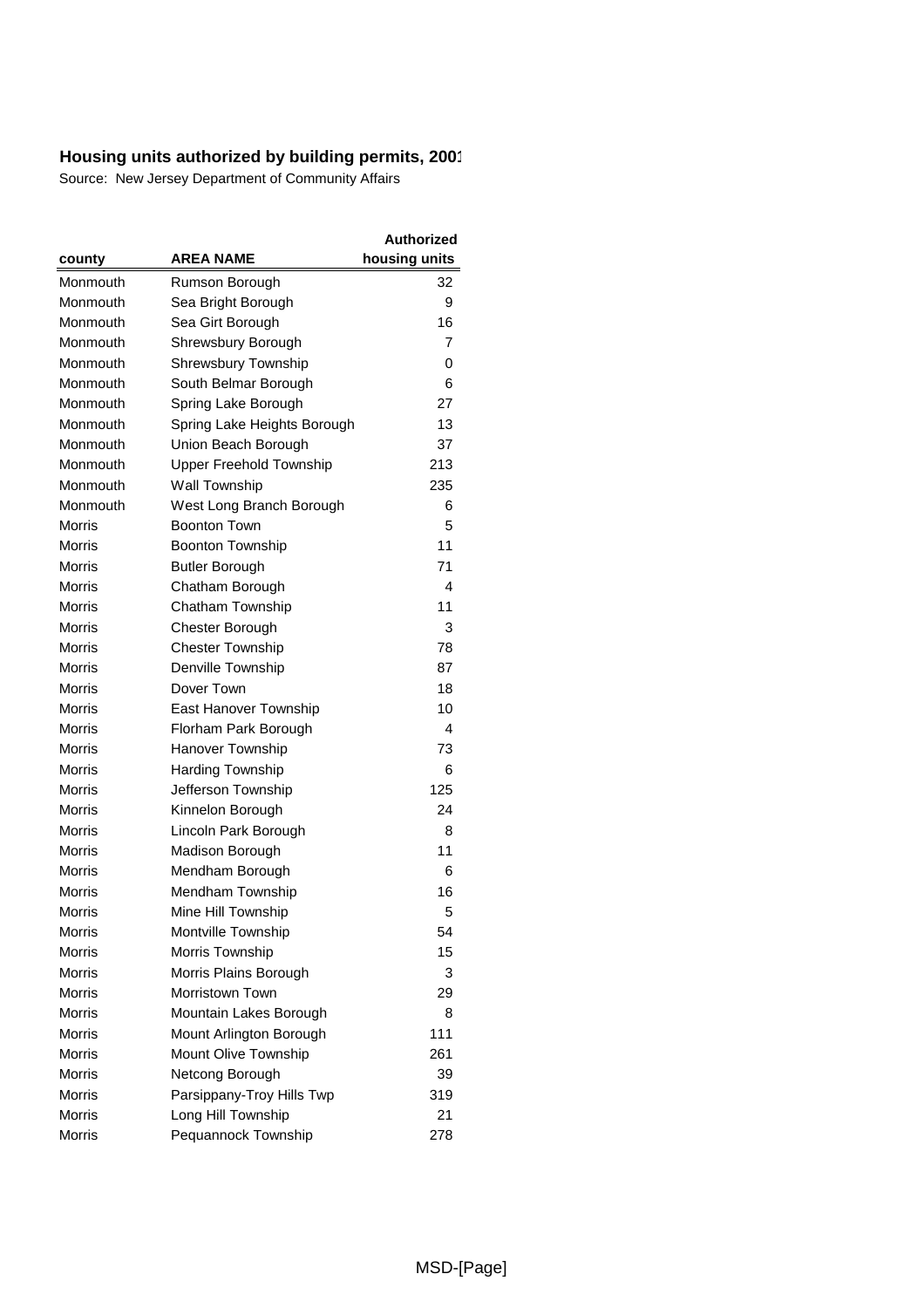|               |                               | <b>Authorized</b> |
|---------------|-------------------------------|-------------------|
| county        | <b>AREA NAME</b>              | housing units     |
| Morris        | Randolph Township             | 101               |
| Morris        | Riverdale Borough             | 16                |
| Morris        | Rockaway Borough              | 3                 |
| Morris        | Rockaway Township             | 248               |
| <b>Morris</b> | Roxbury Township              | 59                |
| <b>Morris</b> | Victory Gardens Borough       | 0                 |
| Morris        | Washington Township           | 50                |
| Morris        | Wharton Borough               | 4                 |
| Ocean         | Barnegat Light Borough        | 0                 |
| Ocean         | Bay Head Borough              | 3                 |
| Ocean         | Beach Haven Borough           | 14                |
| Ocean         | Beachwood Borough             | 33                |
| Ocean         | <b>Berkeley Township</b>      | 251               |
| Ocean         | <b>Brick Township</b>         | 223               |
| Ocean         | Dover Township                | 481               |
| Ocean         | Eagleswood Township           | 10                |
| Ocean         | Harvey Cedars Borough         | 0                 |
| Ocean         | <b>Island Heights Borough</b> | $\overline{c}$    |
| Ocean         | Jackson Township              | 591               |
| Ocean         | Lacey Township                | 148               |
| Ocean         | Lakehurst Borough             | 1                 |
| Ocean         | Lakewood Township             | 304               |
| Ocean         | Lavallette Borough            | 27                |
| Ocean         | Little Egg Harbor Township    | 502               |
| Ocean         | Long Beach Township           | 63                |
| Ocean         | <b>Manchester Township</b>    | 327               |
| Ocean         | Mantoloking Borough           | 11                |
| Ocean         | Ocean Township                | 53                |
| Ocean         | Ocean Gate Borough            | 0                 |
| Ocean         | Pine Beach Borough            | 4                 |
| Ocean         | <b>Plumsted Township</b>      | 82                |
| Ocean         | Point Pleasant Borough        | 44                |
| Ocean         | Point Pleasant Beach Boro     | 28                |
| Ocean         | Seaside Heights Borough       | 2                 |
| Ocean         | Seaside Park Borough          | 6                 |
| Ocean         | Ship Bottom Borough           | 13                |
| Ocean         | South Toms River Borough      | 5                 |
| Ocean         | <b>Stafford Township</b>      | 319               |
| Ocean         | Surf City Borough             | 49                |
| Ocean         | <b>Tuckerton Borough</b>      | 13                |
| Ocean         | <b>Barnegat Township</b>      | 197               |
| Passaic       | Bloomingdale Borough          | 4                 |
| Passaic       | <b>Clifton City</b>           | 43                |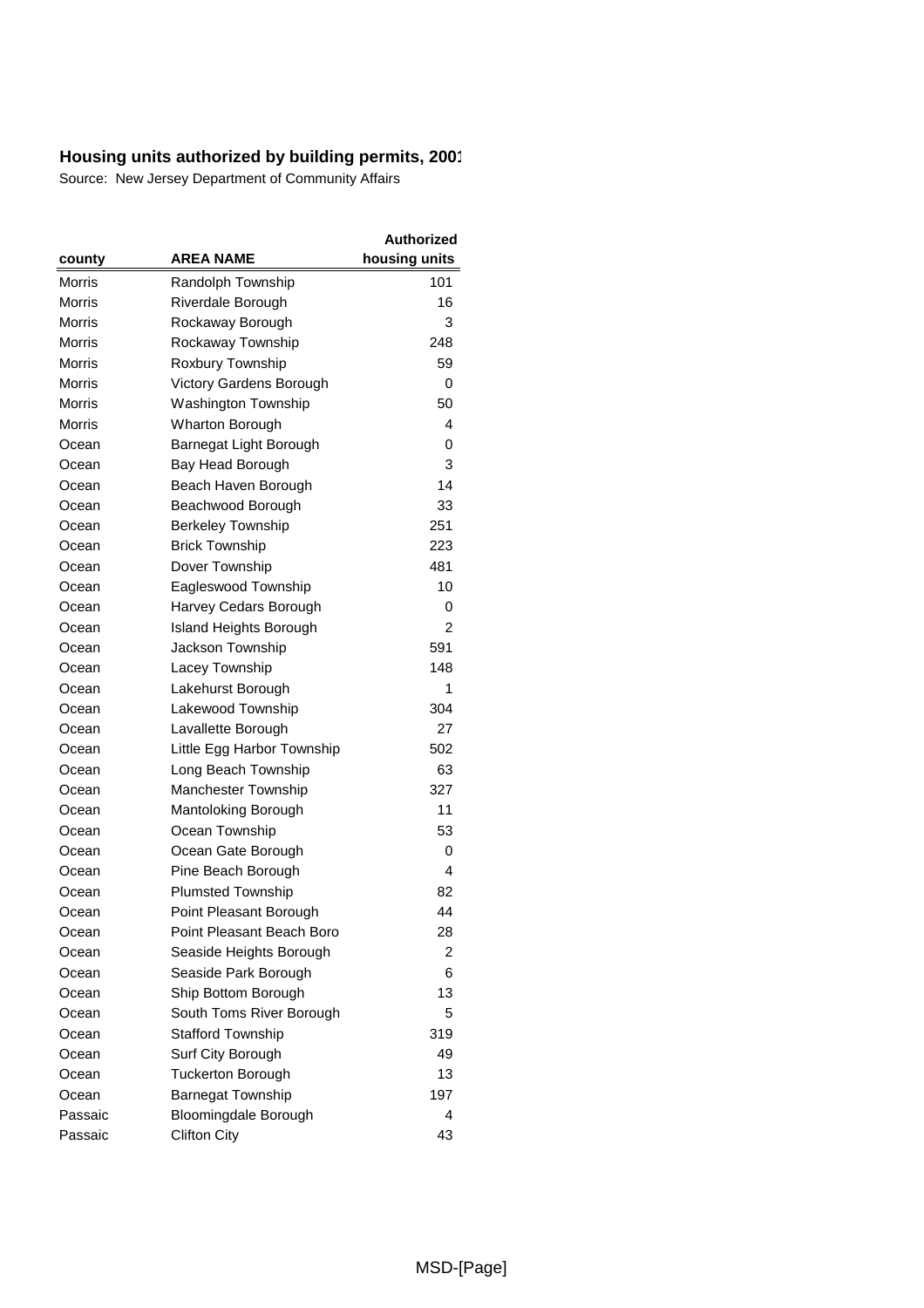|          |                                  | <b>Authorized</b> |
|----------|----------------------------------|-------------------|
| county   | <b>AREA NAME</b>                 | housing units     |
| Passaic  | Haledon Borough                  | 1                 |
| Passaic  | Hawthorne Borough                | 6                 |
| Passaic  | Little Falls Township            | 51                |
| Passaic  | North Haledon Borough            | 9                 |
| Passaic  | Passaic City                     | 38                |
| Passaic  | Paterson City                    | 226               |
| Passaic  | Pompton Lakes Borough            | 131               |
| Passaic  | Prospect Park Borough            | 0                 |
| Passaic  | Ringwood Borough                 | 21                |
| Passaic  | Totowa Borough                   | 13                |
| Passaic  | Wanaque Borough                  | 6                 |
| Passaic  | Wayne Township                   | 54                |
| Passaic  | West Milford Township            | 209               |
| Passaic  | West Paterson Borough            | 78                |
| Salem    | Alloway Township                 | 14                |
| Salem    | Elmer Borough                    | 4                 |
| Salem    | Elsinboro Township               | 5                 |
| Salem    | Lower Alloways Creek Twp         | 12                |
| Salem    | Mannington Township              | 6                 |
| Salem    | <b>Oldmans Township</b>          | 2                 |
| Salem    | Penns Grove Borough              | 0                 |
| Salem    | Pennsville Township              | 20                |
| Salem    | Pilesgrove Township              | 30                |
| Salem    | Pittsgrove Township              | 53                |
| Salem    | Quinton Township                 | 3                 |
| Salem    | Salem City                       | 40                |
| Salem    | <b>Carneys Point Township</b>    | 10                |
| Salem    | <b>Upper Pittsgrove Township</b> | 38                |
| Salem    | Woodstown Borough                | 46                |
| Somerset | <b>Bedminster Township</b>       | 9                 |
| Somerset | <b>Bernards Township</b>         | 192               |
| Somerset | Bernardsville Borough            | 33                |
| Somerset | Bound Brook Borough              | 6                 |
| Somerset | <b>Branchburg Township</b>       | 31                |
| Somerset | <b>Bridgewater Township</b>      | 82                |
| Somerset | Far Hills Borough                | 2                 |
| Somerset | <b>Franklin Township</b>         | 507               |
| Somerset | Green Brook Township             | 65                |
| Somerset | Hillsborough Township            | 114               |
| Somerset | Manville Borough                 | 17                |
| Somerset | Millstone Borough                | 0                 |
| Somerset | Montgomery Township              | 176               |
| Somerset | North Plainfield Borough         | 21                |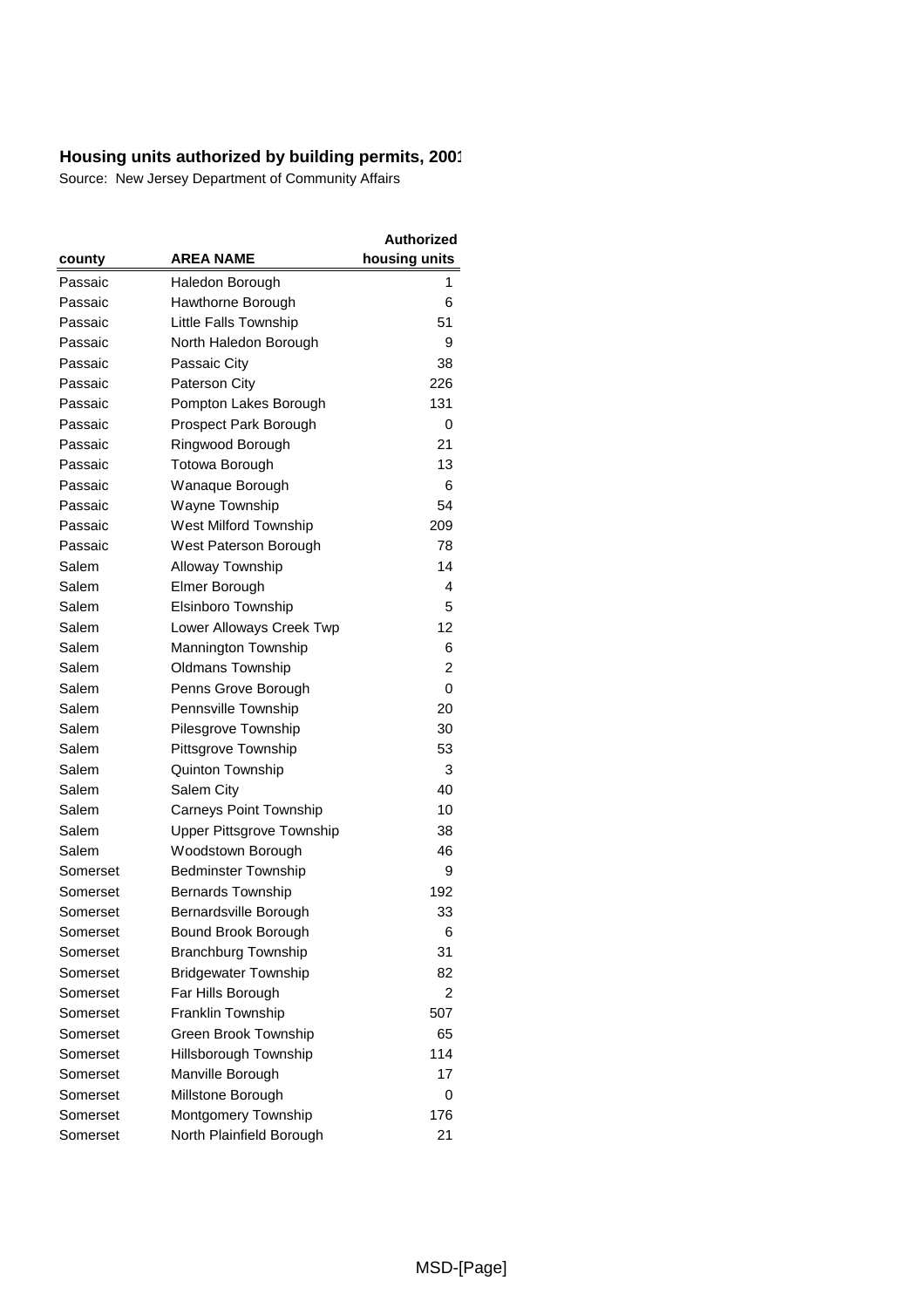|          |                                  | Authorized    |
|----------|----------------------------------|---------------|
| county   | AREA NAME                        | housing units |
| Somerset | Peapack-Gladstone Borough        | 3             |
| Somerset | Raritan Borough                  | 1             |
| Somerset | Rocky Hill Borough               | 1             |
| Somerset | Somerville Borough               | 2             |
| Somerset | South Bound Brook Borough        | 1             |
| Somerset | Warren Township                  | 126           |
| Somerset | Watchung Borough                 | 82            |
| Sussex   | Andover Borough                  | 1             |
| Sussex   | Andover Township                 | 43            |
| Sussex   | <b>Branchville Borough</b>       | 1             |
| Sussex   | Byram Township                   | 29            |
| Sussex   | Frankford Township               | 30            |
| Sussex   | Franklin Borough                 | 7             |
| Sussex   | Fredon Township                  | 20            |
| Sussex   | <b>Green Township</b>            | 25            |
| Sussex   | Hamburg Borough                  | 42            |
| Sussex   | Hampton Township                 | 29            |
| Sussex   | Hardyston Township               | 211           |
| Sussex   | Hopatcong Borough                | 6             |
| Sussex   | Lafayette Township               | 12            |
| Sussex   | Montague Township                | 27            |
| Sussex   | Newton Town                      | 18            |
| Sussex   | Ogdensburg Borough               | 0             |
| Sussex   | Sandyston Township               | 0             |
| Sussex   | Sparta Township                  | 125           |
| Sussex   | Stanhope Borough                 | 4             |
| Sussex   | <b>Stillwater Township</b>       | 17            |
| Sussex   | Sussex Borough                   | 4             |
| Sussex   | Vernon Township                  | 154           |
| Sussex   | <b>Walpack Township</b>          | 0             |
| Sussex   | Wantage Township                 | 62            |
| Union    | <b>Berkeley Heights Township</b> | 8             |
| Union    | Clark Township                   | 10            |
| Union    | Cranford Township                | 11            |
| Union    | <b>Elizabeth City</b>            | 432           |
| Union    | Fanwood Borough                  | 10            |
| Union    | Garwood Borough                  | 2             |
| Union    | Hillside Township                | 10            |
| Union    | Kenilworth Borough               | 4             |
| Union    | Linden City                      | 22            |
| Union    | Mountainside Borough             | 6             |
| Union    | New Providence Borough           | 3             |
| Union    | <b>Plainfield City</b>           | 12            |